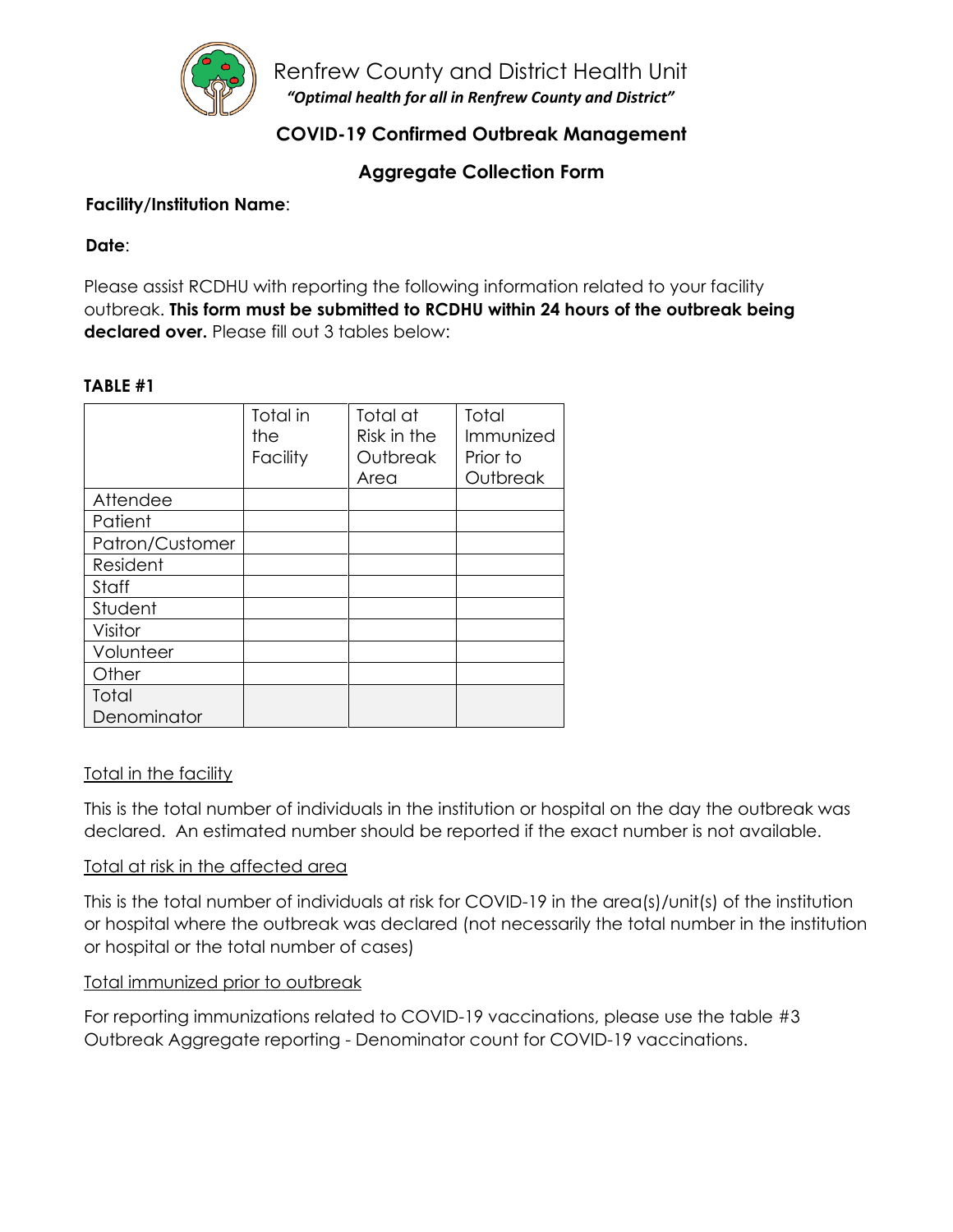

### **TABLE #2**

|                 | Total | Admitted | Pneumonia | Death |
|-----------------|-------|----------|-----------|-------|
|                 | Cases | Cases    | Cases     | Cases |
| Attendee        |       |          |           |       |
| Patient         |       |          |           |       |
| Patron/Customer |       |          |           |       |
| Resident        |       |          |           |       |
| Staff           |       |          |           |       |
| Student         |       |          |           |       |
| Visitor         |       |          |           |       |
| Volunteer       |       |          |           |       |
| Other           |       |          |           |       |
| Total           |       |          |           |       |
| Denominator     |       |          |           |       |

### Total Cases

Institutional setting/ hospital setting outbreaks: This is the total number of individuals that were line listed, met the case definition and were related to the outbreak. For settings where an outbreak may be declared based on either PCR, rapid molecular or positive rapid antigen test (RAT), the 'Total Cases' numerator count may be higher than the total number of confirmed Case Investigation records linked directly to the outbreak.

### Admitted Cases

Institutional setting/ hospital setting outbreaks: This is the total number of individuals admitted to the hospital because of COVID-19. Report only hospital admissions that were line listed, met the case definition and were related to the outbreak. Do not enter a value in this field for outbreaks in acute care facilities.

### Pneumonia Cases

Institutional setting/ hospital setting outbreaks: This is the total number of individuals with chest x-ray confirmed pneumonia. Report only those with pneumonia (X-ray confirmed) that were line listed, met the case definition and were related to the outbreak. This designation should not be reported if the pneumonia was not confirmed by chest x-ray.

#### Death Cases

Institutional setting/ hospital setting outbreaks: This is the total number of outbreak-related deaths that occurred in individuals, which were line listed and met the case definition.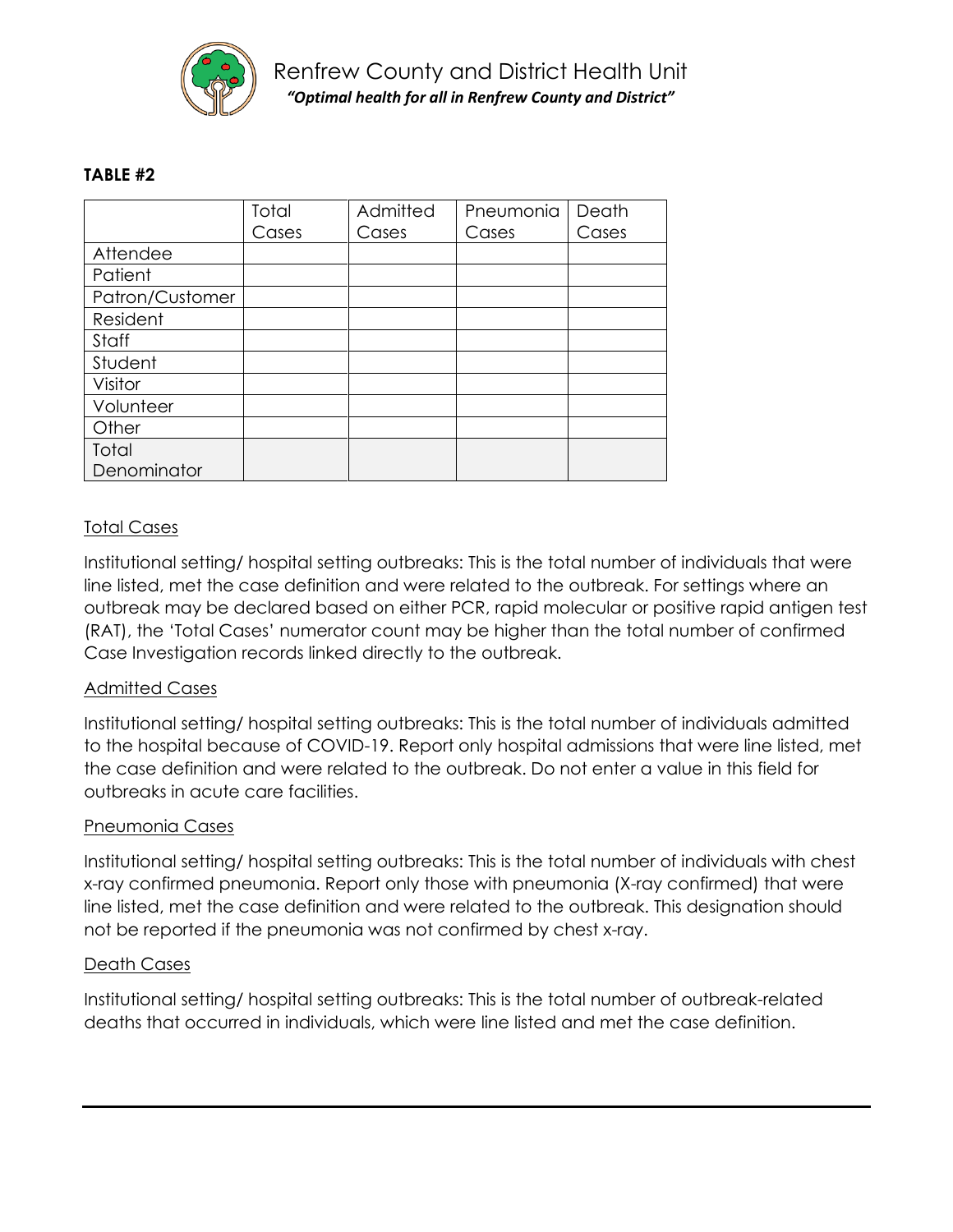

# Renfrew County and District Health Unit *"Optimal health for all in Renfrew County and District"*

## **TABLE #3** - count for COVID-19 vaccinations\*

|                 | Unknown     | Not        | Have 1  | Have 2   | Have 3   | Have 4   |
|-----------------|-------------|------------|---------|----------|----------|----------|
|                 | Vaccination | vaccinated | dose of | doses of | doses of | doses of |
|                 | Status      |            | vaccine | vaccine  | vaccine  | vaccine  |
| Attendee        |             |            |         |          |          |          |
| Patient         |             |            |         |          |          |          |
| Patron/Customer |             |            |         |          |          |          |
| Resident        |             |            |         |          |          |          |
| Staff           |             |            |         |          |          |          |
| Student         |             |            |         |          |          |          |
| Visitor         |             |            |         |          |          |          |
| Volunteer       |             |            |         |          |          |          |
| Other           |             |            |         |          |          |          |
| Total           |             |            |         |          |          |          |
| Denominator     |             |            |         |          |          |          |

#### Total unknown vaccination status

This is the total number of individuals with an unknown vaccination status in the affected area on the day the outbreak was declared.

#### Total 0 doses

This is the total number of individuals who are unvaccinated (0 doses) in the affected area the day the outbreak was declared.

#### Total 1 dose\*\*

This is the total number of individuals in the affected area who had received 1 dose of a COVID-19 vaccine the day the outbreak was declared.

#### Total 2 dose

This is the total number of individuals in the affected area who had received 2 doses of a COVID-19 vaccine the day the outbreak was declared.

#### Total 3 dose

This is the total number of individuals in the affected area who had received 3 doses of a COVID-19 vaccine the day the outbreak was declared.

\*\*Total vaccinated with 1 dose may include some individuals who received a 1 dose series COVID-19 vaccine such as Janssen

NOTE: Total n dose counts may include individuals where less than 14 days have passes following dose administration if information was not accessible or unavailable at the time when the outbreak was declared